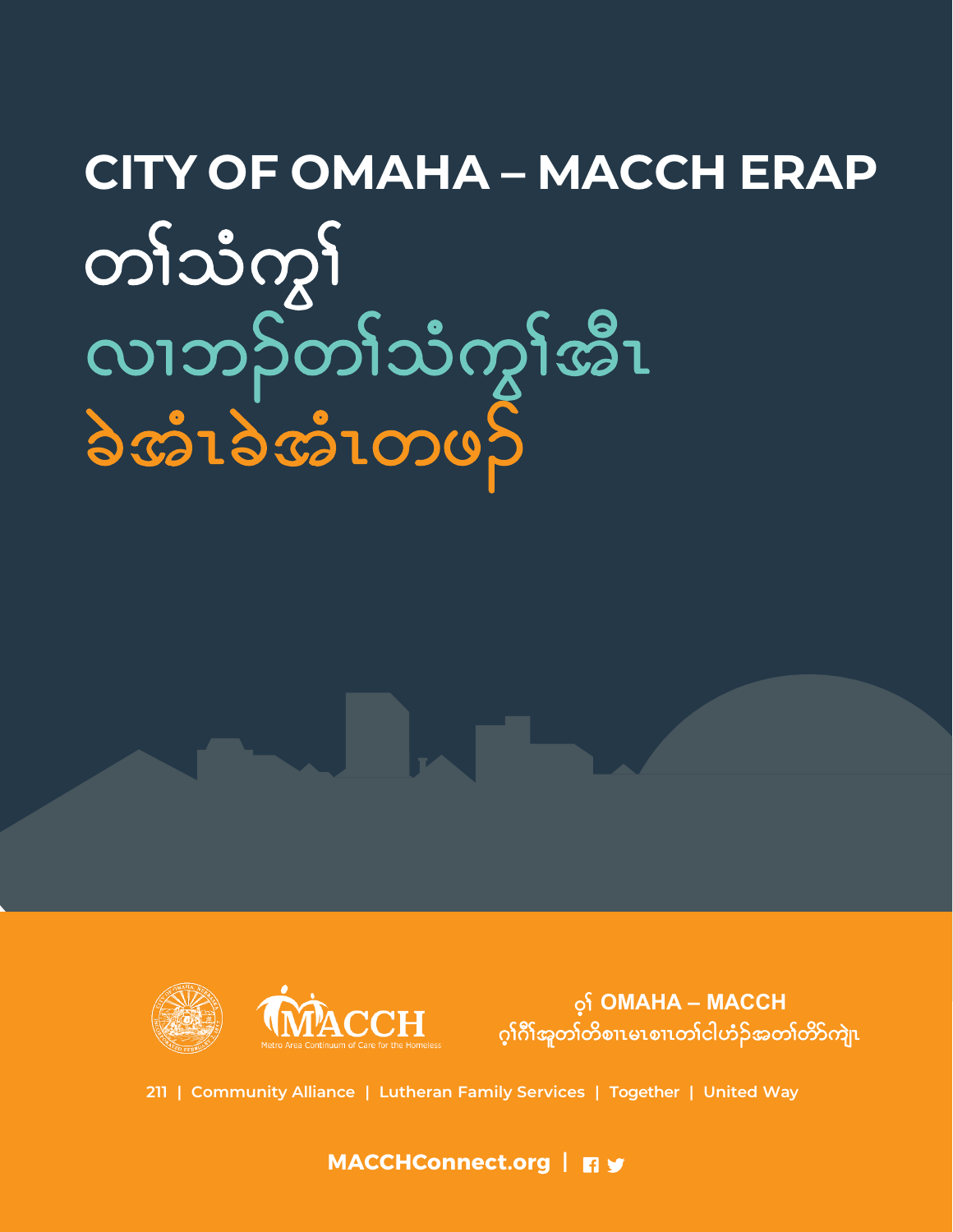# နမ့္ပ်လိုဉ်ဘဉ်တက်ိစားမာစားလာလံာ်ပတံထိဉ်တ၊်အင်္ဂါန္ ဉ်ႇ နဆဲးကျ၊ပပုၤမၤၰာ်မၤသကိးတၢ်တဖုဖုသ့လီၤ















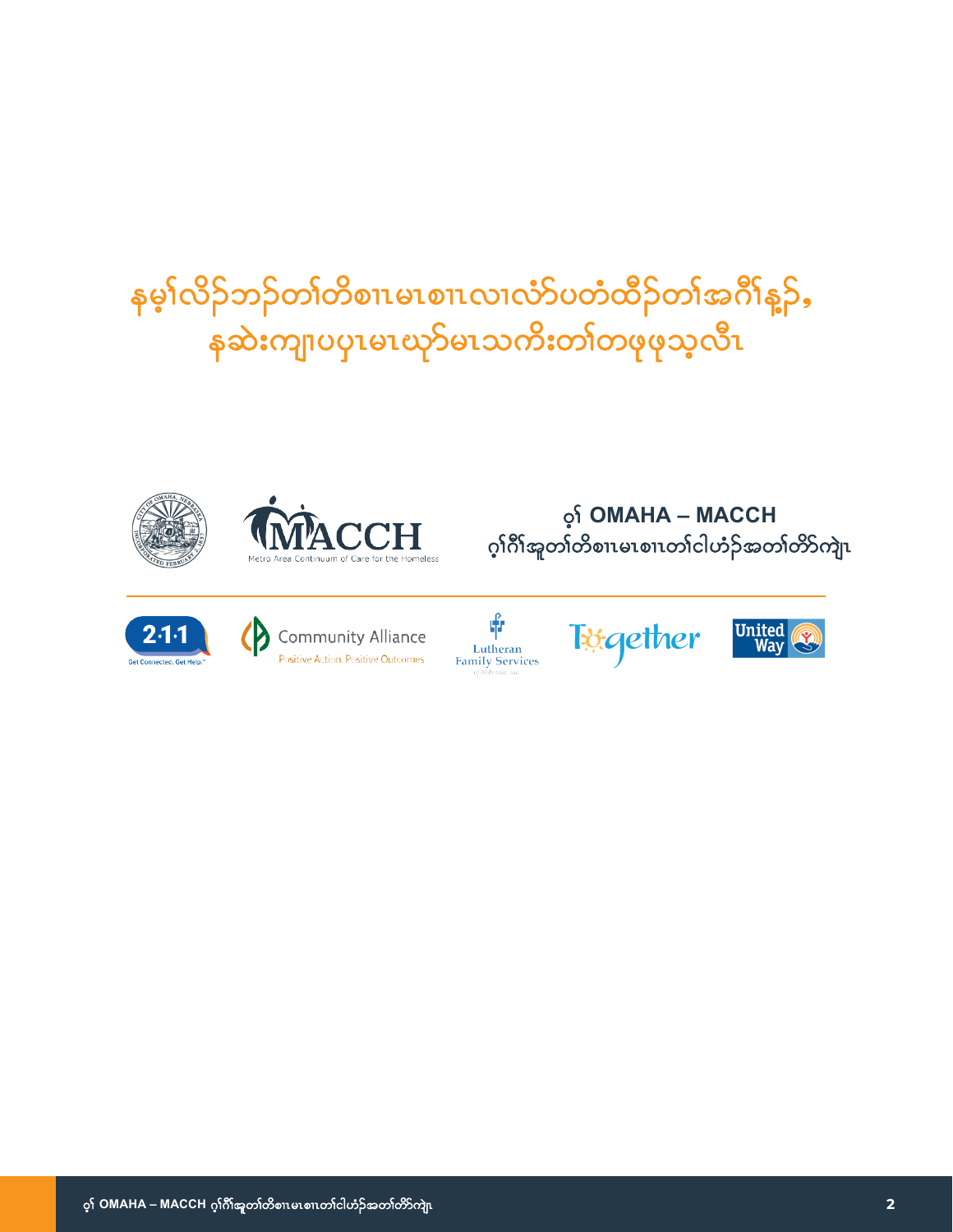# 5A 0

နမ့ $\hat{c}$ အိဉ်ဒီးတါသံကွ $\hat{c}$ တဖဉ်ဘဉ်ယးဒီး City of Omaha – MACCH ဂ့ါဂိါအူဟံဉ်လဲတါတိစၤမၤစၢၤတါတိ $\hat{c}$ ဘဲဂျဲ၊  $\hat{c}$  Emergency Rental Assistance Program) နူဉ်, ပဟိဖိုဉ်တါသံကွါလၢဘဉ်တါသံကွါအီၤခဲအံၤခဲအံၤအစရိတဖဉ် လ၊တါစူးကါအီၤဒ်တါမၤစၢၤအသိး သူန္ဉာလီၤႉ နမ္1တထံဉ်ဘဉ်တၢ်သံကွၤ်လၢနအဲဉ်ဒိးသံကွၤ်လ၊ FAQ အံၤအပူၤန္ဉာ်, ဝံသးစူၤဆဲးကျ၊ဖဲ OmahaERAP@endhomelessnesstoday.org.

#### မှန်မတာကြိုးဝဲဘဉ်ဝဲလ၊ City of Omaha - MACCH ERAP အင်္ဂါလဲဉ်.

နကကြးးဝဲဘဉ်ဝဲဖဲနမ့္ပ်စီးဆ၊ မ့္ပ်ဒီးတၤ်သံကွၤ်တဖဉ်အံၤခဲလၢာ် –

- နမ့္ပ်ပုၤဒိးလဲလီၤတၤ်လၢအိဉ်ဒီးအခဲအံၤတၢ်အိဉ်ဆိးလိၤ်ကျဲလ်ာယံးယာ် မ့တမ့္ပ် ဟဉ်ဒိးလဲတၤ်အ၊ဉ်လီၤအီလီၤဒီးနမံၤအိဉ်လ၊လ်ာယံးယာ မှတမှ) ဟံဉ်ဒိးလဲတါအၢဉ်လီၤအီလီၤအဖီခိဉ်ဓါ.
- မှန်အိဉ်လ၊ City of Omaha တ၊်ဟ်ပနိဉ်တ၊်လိ၊်အပူၤဓါ. သမံသမိးကျွှန်လိ၊်အိဉ်ဆိးထံးဖဲအံၤ http://apps.dogis.org/findmycity\_ERAP/
- နမ္နပုံပုအမဲရကၤထံဖိကိၢိဖိ မှတမ္န၊် ပုၤကိၢ်ချ၊ဖိလၢအိဉ်ဆိးဖိသဲစးဓါ.
- မှါနဟ်ဉ်ယီအိဉ်ဖဲ လိၢိကဝိၤတါခၢဉ်သးတါဟဲနှ $\mathcal S$  (Area Median Income) 80% မှတမှါ ဆူအဖိလာ် လၢဝ့ါတါတိါတါကျဲလိၢိကဝိၤတဖဉ်အဂိၢိဓါ.

| ဟံ့်ပိုပိုပိုပို့အနိုဉ်ဂျ်<br>(ပုၤအနိဉ်ဂံၤ်လၢအိဉ်ဆိး<br>လၢနဟံဉ်ယီအပူၤ) |          |          |          |          |          | 6        |          |          |
|------------------------------------------------------------------------|----------|----------|----------|----------|----------|----------|----------|----------|
| တနံဉ်တဘျိဟံဉ်ယီတ၊်<br>ဟဲန <u>္</u> သိ (80% AMI)                        | \$48,750 | \$55,700 | \$62,650 | \$69,600 | \$75,200 | \$80,750 | \$86,350 | \$91,900 |

# $\delta$ :

အစုၤကတၢါပုၤတဂၤလၢပုၤပတံထိဉ်တၢ်အဟံဉ်ယီအပူၤအိဉ်ဒီး ကျိဉ်စ့ဂ္ဒ္ပါဝီတၢ်ဒိဘဉ်လၢအတဂူၤလိၤလိၤ မူတမ္န၊် တမ္န၊်လၢကျဲလိၤလိၤလ၊အ ဘဉ်ထွဲဒီး COVID-19 (နတလိဉ်ဘဉ်က်တ္iိဒီးCOVID-19 လၢကံၢ်စီကထိဉ်ဘးဘဉ်). အၖိ ပဉ်ယှာ်ဒီး ဘဉ်ဆဉ်တမ့ၢ်တၢ်ဟ်ပနိဉ် –

- နဟးထိဉ်လ၊တၢ်မၤ မှတမှ) နတၢ်မၤကစၢ်ပတှာ်အဝဲသွဉ်အပနံာ်တၢ်ကၤတၢ်မၤ
- နတၢ်မၤကစၢ်မၤစုၤလီၤနတၢ်မၤတၢ်အနဉ်ရံဉ်
- နမ္နပ္ပ်ံပုံးလ္ပုံအမွဴးအစားအတာမွာ ဒီး ပန္နာလာကားတာမွာလုံးမွာလုံး ပုံလုံး COVID-19 အယ
- ・ နမၤတၢ်တသူမှၤ်လၢနက္ဂါပုၤတဂၤဂၤလၢအဆိးက္နထိဉ်ဒီး COVID-19 အယိ
- နဟံဉ်ယီအကသံဉ်ကသီကဒဲ့စရီအပူၤအါထိဉ် မ့္လ်လ၊ **COVID-19** အယိ
- နမၤတၢ်တသ့မှၤ်လ၊ဖိသဉ်တၢ်ကွၤ်ထွဲတအိဉ် မှတမှၤ် တ၊်မၤလိမၤဒိးလ၊တၢ်ဒ့ဉ်စၢၤအယိႇ အဂၤ
- တၢဴလၢာ်ဘူဉ်လၢာ်စ္နယ္မွာအပူးအထိုဥစ္မွ ဦးဥစ္မည္နယ္မွာ
- … နိုးန္1်ဘ္၌ တျဖဴးတ္ပါမၤတအိ၌

850085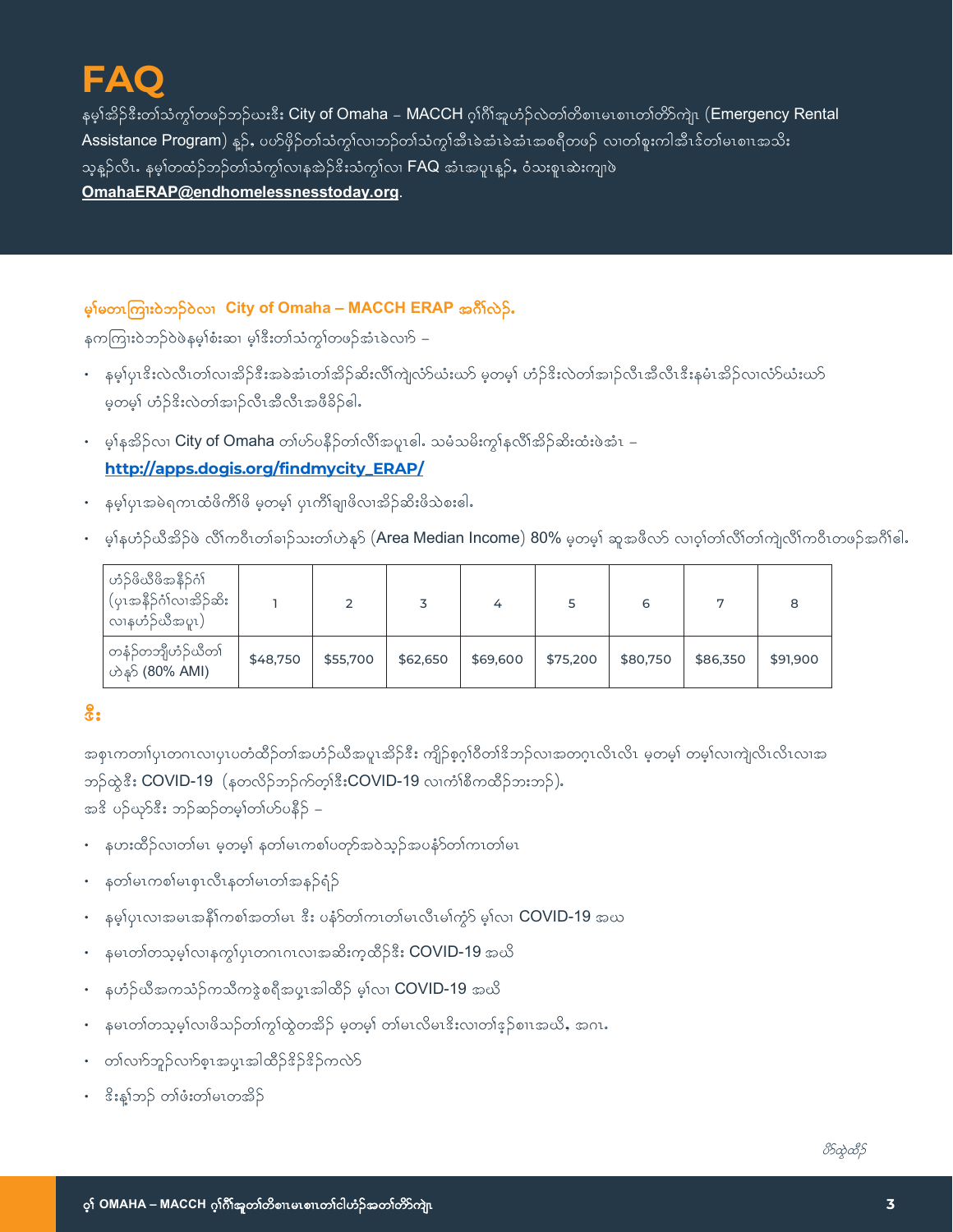# ိဳ:

နအိဉ်ဒီးတ၊်လီၤဘဉ်ယိဉ်လ၊ဟံဉ်တအိဉ်ယိတအိဉ် မ့တမ့၊် ဟံဉ်ဓိၤယိဓိၤတဂၢၢ်တကျၤဘဉ်ႉတၢ်လီၤဘဉ်ယိဉ်လ၊ဟံဉ်တအိဉ်ယိတအိဉ် မှတမှ) ဟံဉ်ဓိၤယိဓိၤတဂၢၢ်တကျၤန္ဉာ်တၤ်ဟ်ဖျါထိဉ်အီၤသ္ဓခရှိ –

- တၢ်တဟ္ဥ်ဘဉ်ဒုံးဟုံဥလဲ မှတမှု၊် မှဉ်အူထံက်သဝံလဲအပူးလ၊တၢ်ဆ၊ကတိ၊်စဲၤခံတလ၊ မှတမှ၊် တၢ်ကဘဉ်ဟွဉ်အပူးတလ၊ကွဲ၁်တၢ်ဘိးဘဉ်သူဉ်ညါ
- တါနိဉ်ဟးထိဉ်ကွဲ၁်တါဘိးဘဉ်သူဉ်ညါ မ့တမ့ါ တါဘိးဘဉ်သူဉ်ညါဖိးသဲစးလၢကဟးထိဉ် မ့တမ့ါ သုးဟံဉ်ယီ
- တ၊်အိဉ်ဆိးတ၊်အိဉ်သး လ၊တပူၤဖျဲး မှတမ္၊် တဂ္ၤ မှတမ္၊် တ၊်လီၤဘဉ်ယိဉ်အကလှာ်အဂၤ အၖိ ပဉ်ယှာ်ဒီး ဘဉ်ဆဉ်တမ့ၢ်တၢ်ပာ်ပနိဉ် –
- - အိဉ်ဆိးလ၊တၢ်စုလိၢိခိဉ်ခိဉ်တ၊်လိၢ်တ၊်ကျဲလ၊ အိဉ်ဒီးနူဆၢဉ်ခိဉ်ယၢၤတ၊်ကီတ၊်ခဲ ဒ်အမှ၊် ကုၤထိဉ်
- အိဉ်ဆိးလ၊တၢ်စုလိၢိခိဉ်ခိဉ်တ၊်လိ၊်တ၊်ကျဲလ၊ အတဖျိတ၊်ယိသမံထံ မ့တမ့၊် တတုၤထိဉ်ဒီးဝ့၊်တ၊်ဘျ၊
- ဆ၊တဲာ်လ၊တမၤတၢ်လ၊အရှုဒိဉ်တဖဉ်လ၊အဲဉ်ဒိုးမၤဝဲ ဒ်အမ္]တၢ်အီဉ်တၢ်အီ လ၊ကဟ္ဥနဟံဉ်လဲအပုၤ
- ဟ်တုံးီးဟးထိဉ်ကွဲာ်လ၊တါအိဉ်သးလ၊တပူးဖျဲး ဒ်အမှါ တါအ့ဉ်လိာ်ဆိးကူလ၊ဟံဉ်ပူးယိပူး, ၀ၤအတါမၤတရီတပါ, မၤပျံၤမၤဖုးတ၊် မ့တမ့)် တ၊ိစိၥ်ဆါပုၤကညီ

# မ္န**် City of Omaha – MACCH ERAP** မၤစၢၤပုၤလ၊အိဉ်စီးတၢိပိဉ်လီၤလံာ်ယံးယာ်တဖဉ်ဓါ.

ဟာဉ်အာ, ပုၤလၢအိဉ်ဒီးဟံဉ်ယီတဖဉ်တကြး၀ဲဘဉ်၀ဲလ၊တါပိဉ်လီၤလ်ာ်ယံးယာ် ဒီးမှဉ်အူထံလဲက်သဝံလဲတ၊်တိစၢၤမၤစၢၤအဂိါ ဒ် City of Omaha – MACCH ERAP အကု§အသိးဘဉ်. လ၊တၢ်ပီဉ်လီၤလံာ်ယံးယာ်တ၊်တိစၤမၤစၢၤအဂိါ, ဝံသးစူၤကွၢ်ဖဲ www.nebraskahaf.com.

# မ္နက္ခြယ္မွ်ာလီးသုဘြွယ္နဲ႕သူတပါတ္ပါတ္ပါတ္ပါတ္ပါတယ္။ City of Omaha – MACCH ERAP အသိုးေပါ.

ဟာဉ်အာ, တါယူဉ်လီၤဘုါဘဉ်ဟံဉ်ယီတါကီတါခဲန္ဥာတမ့္ပ်တ္ပါတမံၤယီဒ် City of Omaha – MACCH ERAP အသိးဘဉ်ဒီးအိဉ်ဒီးကံ)စိတါ တုၤထိဉ်ထိဉ်ဘးလိၤဆိလိာ်အသးန္ဥှို့မငတေါ်ယှဉ်လီၤဟံဉ်ယီတၢ်ကီတၢ်ခဲန့္ဉ် မှါဝဲပုၤနိၢ်တဂၤတၢ်ဟ္ဉ်မၤစၢၤကျိဉ်စ့တၢ်တိာ်ကျဲၤလၢ ပုၤလၢအိဉ်ဆိးလ၊ Douglas ဒီး Sarpy ကိၢိရ္ခဉ်ခီးထံဉ်တဖဉ်လ၊အိဉ်လ၊ Nebraska အပူၤဒီး Pottawattamie ကိၢ်ရှဉ်ခီးထံဉ်လ၊ lowa အပူၤဒီးတၢ်အံၤအိဉ်ဒီးတ၊်လိဉ်ဘဉ်လ၊လီၤဆီလိ႒်အသးန္ဥာလီၤႉ တ၊်အံၤဟ္ဥာလီၤတ၊်ပိဉ်လီၤလံာ်ယံးယာ်တနီၤလ၊အဘဉ်ထွဲဒီးတ၊်တိစၢၤမၤစၢၤ မှတမ့)် တါတိစၢၤမၤစၢၤဆူပုၤလ၊တမ့္ပ်အမဲရကၤထံဖိကိါဖိ မှတမ့္ပ် ပုၤအိဉ်ဆိးဖိးသဲစးတဖဉ် လၢအတုၤထိဉ်ဒီးတ၊်ဟ်ပနိဉ်နိဉ်ထိဉ်အဂၤသ့စ့္က်ားန္ ဉ်လီၤႉ လၢကမၤလိအါထိဉ်ဘဉ်ဃးဒီး တါယ့ဉ်လီၤဘုါဘဉ်ဟံဉ်ယီတၢ်ကီတၢ်ခဲ ယှာ်ဒီးပပုၤမၤယှာ်မၤသကိးတ၊်တ၊်ကရၢကရိတဖဉ်အင်္ဂါ ကွၢ်ဖဲ http://macchconnect.org/housing-problem-solving-partners.

# City of Omaha – MACCH ဂ့ါဂိါအူဟံဉ်လဲတါတိစၢၤမၤစၢၤတါတိာ်ကျဲ။ (ERAP) န္<sup>ဉ်</sup>မ္န္မါတါမနုၤလဲဉ်.

City of Omaha – MACCH ERAP ဟုဉ်လီးကျိဉ်စုတ၊်တိစၢၤမၤစၢၤလ၊ပုၤဒိးလဲလီးဟံဉ်လ၊အကြား၀ဲဘဉ်၀ဲတဖဉ် လ၊အိဉ်ဒီး ကျိဉ်စုတ၊်ဒိဘဉ်လ၊ **COVID-19** တ၊်ဆါသတြိာ ဒီးလိဉ်ဘဉ်တ၊်တိစၢၤမၤစၢၤလ၊လာ်တဖဉ်မၤန္န၊်ဝဲသူ –

- တ၊်ကဘဉ်ဟုဉ်ဟံဉ်ဒိးလဲအဆၢကတိၢ်တလၢကွံာ် ဒီး/မှတမှါ ခါဆူညါဟံဉ်လ
- တ၊်ကဘဉ်ဟ္ဥ်ဟံဥ်ဒိးလဲအဆၢကတိၢ်တလၢကဲ့ဉ် ဒီး/မှတမှ၊် မှဉ်အူထံလဲက်သဝံလဲအခဲအံၤတဖဉ်

လံာ်ပတံထိဉ်တၢ်ခဲလၢာ်ဘဉ်ထွဲဒီးတၢ်ဟဲနှာ်တာ်ကြုးဝဲဘဉ်ဝဲန္နဉ်လီၤႉ စ့တၢ်မၤစၢၤတဖဉ်အံၤကဘဉ်တၢ်ဟ့ဉ်လီၤအီၤလိၤလိၤဆူပုၤလၢ အိဉ်ဒီးဟံဉ်ယီတၢ်စုလိၢိခိဉ်ခိဉ်တဖဉ် မူတမှ၊် မဲနူကွၢါတဖဉ်ဒီးမှဉ်အူလဲထံလဲက်သဝံပုၤဟ္ဥတၢ်မၤစၢၤတဖဉ် လၢပုၤဒိး လဲလီၤဟံဉ်အခၢဉ်စးနဉ်လီၤ.

# မှုပ်ု၊စဲဉ်နီးလီးဆီကကိုးယၤဖဲယမၤပုံးယလံာ်ပတံထိဉ်တ၊်ဝံၤအလိၢ်ခံဓါ.

**ဘဉ်သူဉ်သူဉ်ကကိႏနၤလီၤ.** ပုၤစဲဉ်နီၤလီၤဆီလၢအကွ<sup>ု</sup>ကဒါကူၤလံာ်ပတံထိဉ်တၢ်တဖဉ် မူ၊်လိဉ်ဘဉ်အါထိဉ်တၢ်ဂူ၊်တၢ်ကျိၤနူဉ်, အဝဲသူဉ်က ဆဲးကျိးနၤခီဖျိတၢ်ကွဲးဆု၊တၢ်ကစိဉ်ခီဖျိလီတဲစိ မူတမ္န၊် အံမွ $(\infty)$  လီၤ. ဖဲနမၤပုဲၤနလံာ်ပတံထိဉ်တၢ်ဝံၤအလိၢ်ခံ, နကဒိးနျ်ဘဉ်တၢ်ဟ်ဂၢၢ်ပ ာ်ကျၤနိဉ်ဂံ၊် ခီဖျိအံမ့(လ)လ၊ **Apricot Software Alerts** လီၤ. မၤလီၤတံၤ်လ၊နကသမံသမိးကွၢ်န Junk ဒီး Spam လံာ်တြံာ် တဖဉ်တက္န). နပုၤစဲဉ်နီၤလီၤဆီကအုဉ်သးဒီးနတါဟ်ဂၢၢ်ဟ်ကျၤနိဉ်ဂံၢ်ထီဘိ တချူးလၢအယ္ဒထိဉ်လံာ်တီလံာ်မီ မူတမ္ါ နိါကစါတါဂ္၊ါတါ ကျိၤန္န>ိလီၤႉ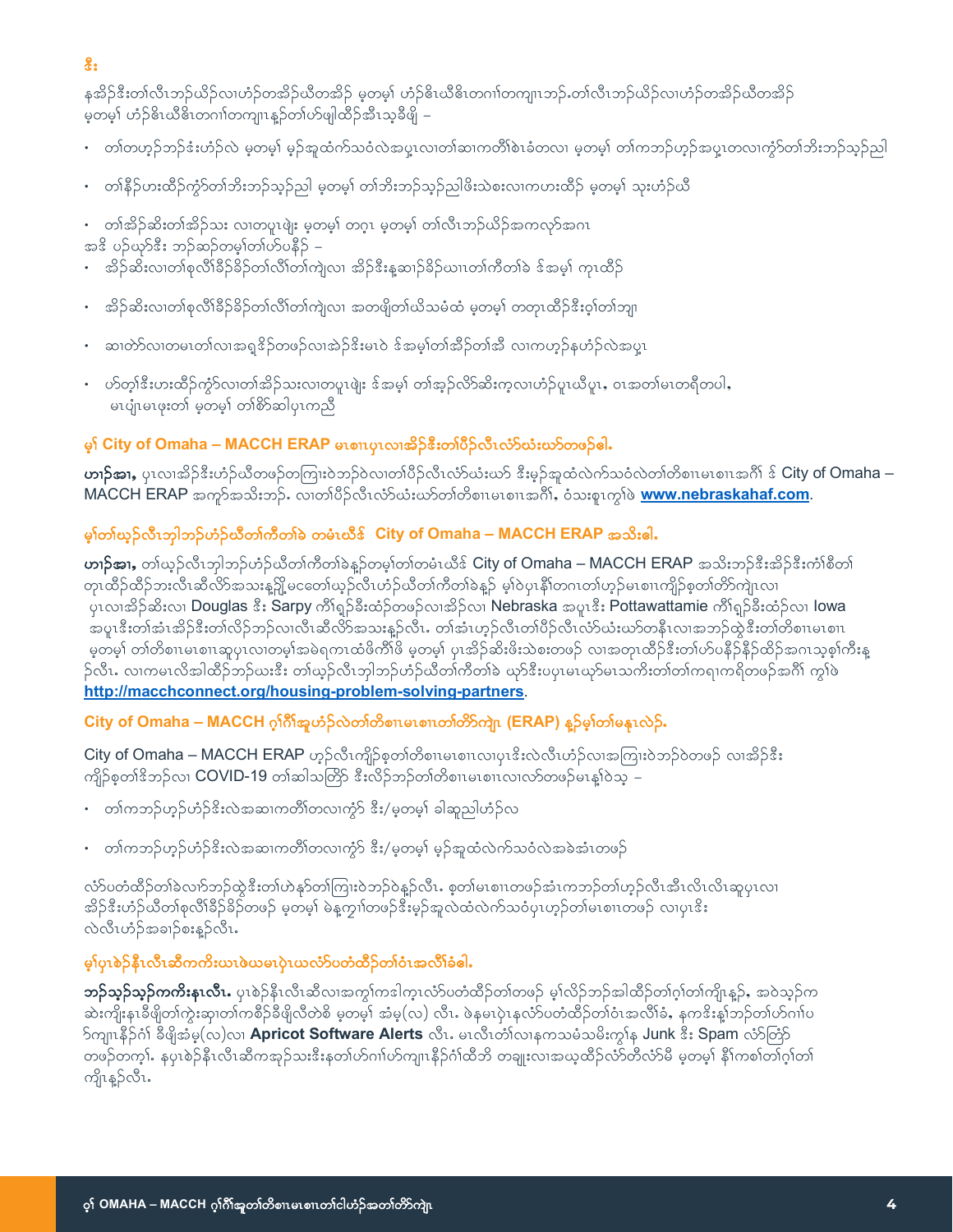#### တၢ်ကအာဉ်လီၤအုဉ်ကီၤယလံာ်ပတံထိဉ်တၢ်အဂိၢ်ကယံာ်တၢ်ဆၢကတိၢ်ထဲလဲဉ်.

လ၊ပဒိႏန္1ဘဉ်လံာ်ပတံထိဉ်တၢ်အနိဉ်ဂံ1်အဖီခိဉ်, တ၊်အံၤကယံာ်ဝဲ 6-8 နွံ့လ၊ ပကမၤတၢ်အ၊ဉ်လီၤအုဉ်ကီၤတ၊်ဆ၊တဲာ်ဘဉ်ထွဲဒီး ထိဉ်တၢ်နူဉ်လီၤႉ နမ့ၢ်အိဉ်ဒီးတၢ်နိဉ်ဟးထိဉ်ကွံာ်တၢ်စံဉ်ညိဉ်ဒိကနဉ်တၢ်ဘိးဘဉ်သုဉ်ညါနှဉ်ႇ ဝံသးစူၤဆဲးကျ၊ နံဉ်ဘြဉ်စခဉ်သဲစး တာ်သိဉ်တာ်သီတာ်မၤစၢၤ (Legal Aid of Nebraska) ဖဲ+1 (888) 991-9921 မှတမျှ ကွာ်ဖဲ www.legalaidofnebraska.org. နမ့္ပ်ထိဉ်ဒီးတ၊်ပတှာ်မှဉ်အူလဲထံလဲက်သဝံလဲတ၊်ဘိးဘဉ်သွဉ်ညါန္**ဉ်ႇ** ဝံသးစူၤဆဲးကျ၊နမ့ဉ်အူလဲထံလဲက်သဝံလဲပုၤဟ့ဉ်တ၊်မၤစၢၤ လ၊ကတၢဉ်ပိဉ်သကိးတ၊်ဟှဉ်တ၊်ဘူးတ၊်လဲတ၊်တိာ်ကျဲၤဒီး ကိး 211 လ၊တ၊်မၤန္၊်တ၊်မၤစၢၤအဂၤတဖဉ်ကသ့အဂိၢ်န္ဉာ်တက္၊်

#### မှါနံးအရှုဖို့ဉ်တဖဉ်လ၊ City of Omaha – MACCH ERAP အင်္ဂါန္ဥာမ္ခါတါမနူးလဲ့ဉ်.

ပုၤအိဉ်နီးလဲဟံဉ်တဖဉ် ကစးထိဉ်မၤပုံၤလံာ်ပတံထိဉ်တါလ၊အ့ထၢဉ်နဲးအဖိခိဉ် ဖဲလါအဖြဉ် 1 သိ, 2022 နှဉ်လိၤ. လ၊ပုၤအိဉ်နိး လဲဟံဉ်တဖဉ်လ၊တအိဉ်ဒီးအူထၢဉ်နဲး မှတမှ၊် နှာ်လီၤစူးကါခိဉ်ဖျထ၊ဉ်တသူတဖဉ်အင်္ဂါ, ဘဉ်သူဉ်သူဉ်တ၊်ကဘဉ်မၤပုံၤလံာ် ပတံထိဉ်တ၊် လ၊လီတဲစိအဖီခိဉ် ခီဖျိကိႏ 211 နူဉ်လီၤ. ပုၤအိဉ်ဒီးဟံဉ်တၢ်စုလီ၊်ခိဉ်ခိဉ်တဖဉ် မူတမှ၊် မဲနူကွၢါတဖဉ် ကမၤလံာ်ပတံထိ ဉ်တါလ၊အူထၢဉ်နဲးအဖိခိဉ် လ၊အဝဲသွဉ်အပုၤအိဉ်ဒီးလဲဟံဉ်အချဉ်စး, ဘဉ်ဆဉ်ပုၤအိဉ်ဒိးလဲဟံဉ်တဖဉ် ကဘဉ်အ၊ဉ်လီၤဟ္နဉ်ခွဲးဒီးဟူဉ လီၤတၢ်ဂ္၊်တ၊်ကျိၤန္ဉာ်လီၤႉ ဂ္၊်ဂိၢိအူဟံဉ်လဲတ၊်တိစၢၤမၤစၢစ္စတိာ်ဟ်တဖဉ်အံၤ တ၊်စူးကါအီၤဖဲလါစဲးပတ္စ္ကာ)ာ 2022 ဝံၤအလိၢ်ခံတသူဘ ဉ် ဒီးကပတှာ်ဆိ ဒိးသန္ၤထိဉ်အသးလ၊တါမၤန္]စ့တါမၤစၢၤစ့တိာ်ပာ်တဖဉ်အဖီခိဉ်န္ဥလီၤႉ တၢ်ကဟ်ထိဉ် လံာ်ပတံထိဉ်တါဘျး စဲတဖဉ်ဒီးမှၢ်နှံၤမှၢ်သိတဖဉ် ဖ<u>ဲ macchconnect.org</u>.

# မ္နက်ဆိုဒီးတာ်ဂွာတာကျိုးအသီတဖဉ်ဒီး City of Omaha – MACCH ERAP နည်ယကသူဉ်ညါအီၤဇ်လဲဉ်.

တါကဟ်ထိဉ် တါဆီတလဲတမံၤလါလါဒီးတါတိာ်ကျဲၤဖ<mark>ဲ macchconnect.org.</mark> ဝံသးစူးသမံသမိးဟ်ယဲၤသန္*ဒ*ာံၤလ၊တါ ဆၢကတိၢ်တကတိၢ်ဘဉ်တကတိၢ် လၢကထံဉ်ဘဉ်လ၊မ့ၢ်တ၊်ဟ်ထိဉ်တ၊်ဂွ၊်တ၊်ကျိၤအသိတမံၤလ၊်လ၊်ဓါန္ဉာ်တက္န၊်

#### မ့၊်ကအိဉ်ဒီးတ၊်မၤလိ မ့တမ့၊် ဝဲးဘံနဉ်တ၊်အိဉ်ဖိုဉ်တမံၤလ၊်လ၊် ဘဉ်ထွဲဒီးတ၊်ကြၢးဝဲဘဉ်ဝဲတ၊်လိဉ်ဘဉ်တဖဉ် မ့တမ့၊် ကဘဉ်မၤပုဲၤ လံာ်ပတံထိဉ်တၢ်ဒ်လဲဉ်ဓါ.

တၢ်သိဉ်လိဘံဉ်ဒံၫ်အိဉ်တဖဉ် ဒီးလံာ်ပတံထိဉ်တ၊်တ၊်နဲဉ်ကျဲတဖဉ် တ၊်ယုထံဉ်န့၊်အီၤသ္၀ဲ <mark>macchconnect.org</mark>.

#### City of Omaha – MACCH ERAP မၤစၫယားဒီးတာတိစ႑မေစ႑အေကလုပ်မန္မွၤတဖဉ်ကသူလဲဉ်.

- နပတံထိဉ်ဟံဉ်လဲ (ဟံဉ်လဲလၢအပူၤကွံာ်ဒီးထိဉ်ဘးတုၤလၢခါဆူညါသၢလါ) ဒီးတၢ်အပူၤလ၊တ၊်ဟှဉ်အီၤစဲၤခံလၢအဘဉ်ထွဲဒီးနဟံ ဉ်လဲတခါလၤ်လၤ်
- မှဉ်အူလဲထံလဲက်သဝံလဲတၢ်ကဘဉ်ဟှဉ်အပူၤလၢအဆၢကတိၢ်တလၢကွဲာ်တဖဉ် (လီမှဉ်အူ, ထံ, ထံဘဉ်အၢအကျိုး, တၢ်တဃဉ်, ဟံဉ်ယီဂံါသဟိဉ်အပူၤတဖဉ်) ဆူကမျၢါမှဉ်အူလဲထံလဲက်သဝံလဲဒီးတါတမံၤလါလါလၢအဘဉ်ထွဲဒီး တၢ်ဟုဉ်တၢ်အပူၤလၢအစဲၤခံတဖဉ်

# အိဉ်ဇီးတၢ်တိစၢၤမၤစၢၤဇီလဉ်ခဲလၢာ်ဟ်ဖိုဉ်အအါကတၢၢ်ဓါ.

City of Omaha – MACCH ERAP ပၤဃာ်တါခဲ့းတါယာ်လ၊ကဒူးအိဉ်ထိဉ်စုဟ်ဖိုဉ်အအါကတၢါ, ဟ်လံာ်ပတံထိဉ်တါဒ် တါအရူဒိဉ်ကတၢါအသိႏႇ မှတမှါ ဟ်ပနိဉ်တါတိစၢၤမၤစၢၤအကလှာ်လၢအဒိႏသန္ၤထိဉ်အသႏလၢစ္စတာ်မၤစၢၤစ္စတိာ်ဟ်လၢအမၤ န္]၀ဲသ္တာဖဉ်အဖီခိဉ်န္ဉွာလီၤ.

# နမ္န္ပါနတကြူးဝဲဘဉ်ဝဲလ၊ ERAP စုတၢ်ိမၤစၢၤအဂိၢ် ဖဲနမ္န၊် –

- တအိဉ်ဆိးလ၊ City of Omaha အတၢ်ဟ်ပနိဉ်အပူၤဘဉ်နဉ်လီၤႉ လၢကကွၢ်နလိၢ်အိဉ်ဆိးထံးအင်္ဂါႇ ကွ၊်ဟ်ယဲၤသန္နအံၤ https://apps.dogis.org/findmycity\_ERAP/
- နတအိဉ်ဖဲလိ၊်အိဉ်ဆိုးထံးလၢနပတံထိဉ်အီၤလၢၤဘဉ်
- နတမ္]အမဲရကၤထံဖိကိၢိဖိ မှတမ္] ပုၤအိ့ဉ်ဆိးဖိးသဲစးဘဉ်
- နမံၤတအိဉ်လ၊လံာ်အိဉ်ဒိးလဲဟံဉ်အဖီခိဉ်ဘဉ်

# ယပတံထိဉ်ထဲလၢမှုဉ်အူလဲထံလဲက်သဝံလဲတၢ်တိစၢၤမၤစၢၤအဂိၢ်သ့ဓါ.

သူလီး, နမ့မ့္ပ်ဴပုၤဒီးလဲလီၤဟံဉ်န္ဉာ် နပတံထိဉ်မှဉ်အူလဲထံလဲက်သဝံလဲတ၊်တိစၢၤမၤစၢၤသ့ ဖဲနမ့္ပ်ဴတလိဉ်တ၊်မၤစၢၤဒီးဟံဉ်လဲအခါဒဉ်လဲ၁ နူဉ်လီၤႉ နမ့္်အိဉ်ဒီးနဟံဉ်နူဉ်နူဉ်,နတကြုး၀ဲဘဉ်၀ဲလ၊နကပတံထိဉ်မှဉ်အူလဲထံလဲက်သ၀ံလဲတ၊်တိစၢၤမၤစၢၤဘဉ်ႉ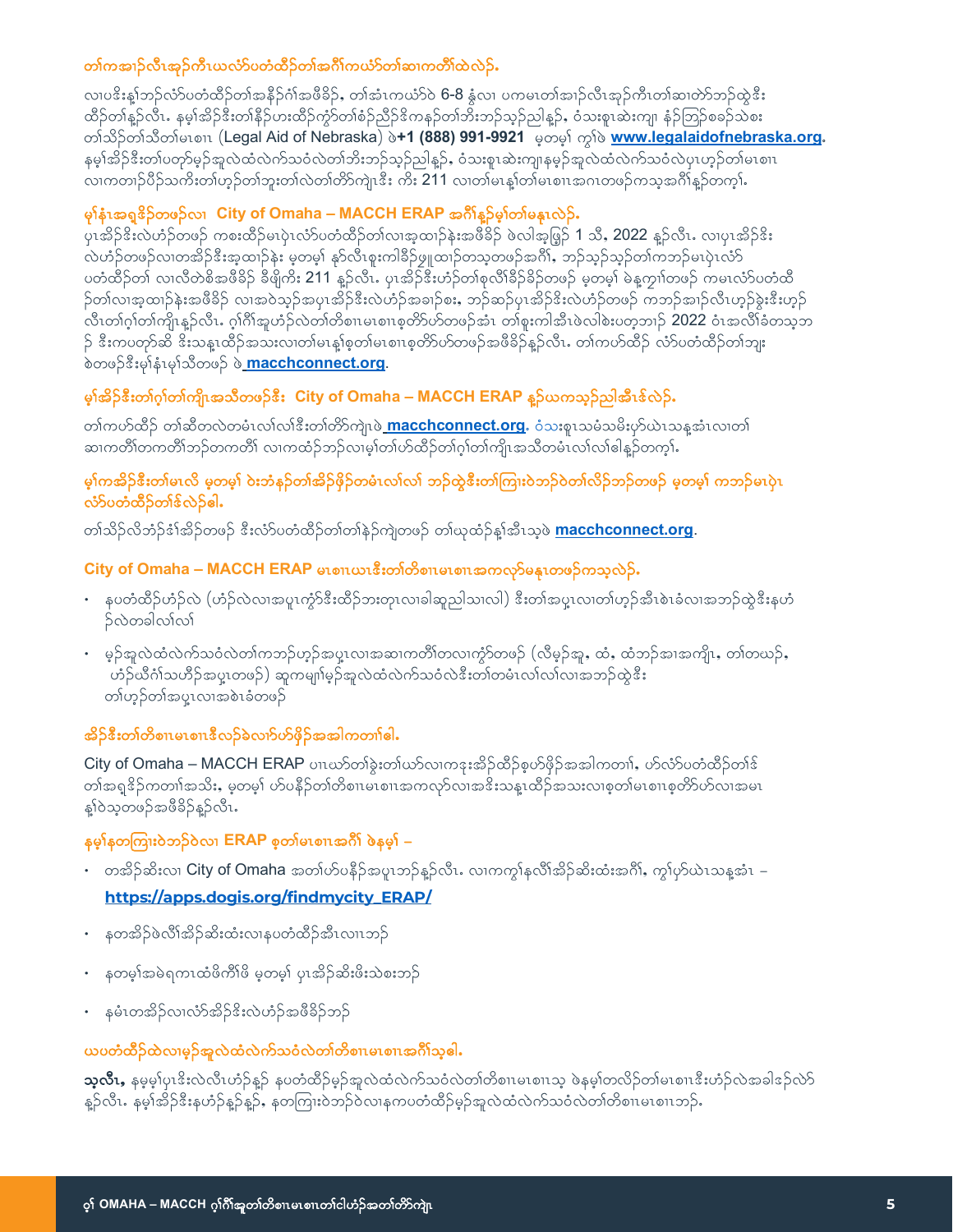#### နမၤစၢၤယၤဇီးယခါဆူညါမှဉ်အူလဲထံလဲက်သဝံလဲတၢ်တိစၢၤမၤစၢၤတဖဉ်သ့ဓါ.

တသူဘဉ်, ပဟ္နဉ်နခါဆူညါလီမွဉ်အူလဲထံလဲက်သဝံလဲတ၊်တိစၢၤမၤစၢၤအလါတဖဉ်အင်္ဂါတသူဘဉ်. ပဟ္နဉ်သူထဲလီမွဉ်အူလဲထံလဲက်သ ဝံလဲလ၊တါကဘဉ်ဟုဉ်အပူးအဆ၊ကတိၢ်တလ၊ကွံ၁်တဖဉ်ဓိၤ, ပဉ်ယှာ်ဒီးလါအခဲအံၤန္ဉာလီၤ.

#### ယမ္နုန္းန္(ဘဉ်ဟံဉ်ယီတ၊်တိစၢၤမၤစၢၤအဂၤလ၊အမၤအသးအဖ၊မု၊် မှတမ္န၊် စုဆီဉ်ထွဲတဖဉ် (န်အမ္န၊် ဟံဉ်ယီတ၊်ယုထ၊ဘီးချာဉ် (**Housing** Choice Vouchers)/အကူ9် 8, ကမျက်ဟံဉ်ယီ) လာယဟံဉ်လဲအင်္ဂါန္ဉာ်, ယပတံထိဉ်သူဇံးဓါ.

**သူလီၤ,** ဒ်လဲဉ်ဂူၤနကပတံထိဉ်ထဲလ၊တလါတဘျိဟံဉ်လဲစူဟ်ဖိုဉ် လၢနဟူဉ်နဟံဉ်တၢ်စုလိၢ်ခိဉ်ခိဉ်ကစၢ် မှတမှ၊် မဲနူကျှ၊်လိၤလိန္ဉာလီၤ နတၢ်ဟဲနှာ်မွှ၊်ဆီတလဲအသးနူဉ်, နကြုးဟ်ဖျါထိဉ်တ၊်အံၤဆူတ၊်ကရၢကရိလၢအဟုဉ်လီၤနစ္စဆီဉ်ထွဲ လၢကမၤလီၤတံ၊်လ၊နအိဉ်ဒီးတလါ တဘျိစ့အနိဉ်ဂံၢိနိဉ်ဒွးအကူာ်လီၤတံၢ်လီၤဆဲးဘဉ်ဘဉ်လၢနကဟ္ဉ်ာတၢ်အပူၤန္ဉာ်လီၤ

#### ယမ္န္ပ္ပ်က္မႈထွဥလာကလည္ခံေႏၚဥလာရခန္႔သူသြားႏွင့္အလွယ္မွာလွယ္မွတ္မွတ္မွတ္မွတ္ခဲ့တာ ကစားသူေတြေတာ့ အေျပာျပည္တယ္မွာလ တတီၤတီၤသ္ဓါ.

**တသူဘဉ်.** အခဲခဲအံၤနကဘဉ်အိဉ်ဆိးလ၊ဟံဉ်ယူဉ်နံးလ၊နဒိးလဲအီၤအပူၤလ၊နယ္နထိဉ်တၢ်တိစၢၤမၤစၢၤအဂိၢိန္ဉ်လီၤ. နမ္န၊်ဟးထိဉ်လ၊ဟံဉ်ယူ ဉ်နံးလၢနဒိးလဲအီၤဖဲတ၊်ဟုဉ်န့၊်အပူၤလ၊ခါဆူညါဟံဉ်ဒိးလဲအဂ်ိါန္ဉာ်, တ၊်ယူထိဉ် ဟံဉ်ကစ၊် မူတမှ၊် မဲနူကှၢါလ၊ကဟုဉ်ကဒါကူၤစူဝဲ န္Pလိၤလိၤဆူ MACCH အအိ>်န္Pလီၤ.

# ယမ္န္ပါအိုဉ်ဒီးတ္ပါသံကွၤ်လ္၊အဘဉ်ထွဲဒီး ERAP မှတမ္န၊် လိဉ်ဘဉ်တျ်မၤစၢၤဒီးလံာ်ပတံထိဉ်တ၊်နူဉ်မ္န၊်မတၤမၤစၢၤကသူလဲဉ်ႉ

**ဆဲးကျ၊ 211** စဲ –

- နမ္နါလိဉ်ဘဉ်တါမၤစၢၤလၢကမၤပုံၤလံာပတံထိဉ်တါ
- နတိဉ်ထိဉ်လံာ်တီလံာ်မိတဖဉ်တသ္မတန္နါအခါ
- နတလီၤတံၤ်လၢမၟ႞နကြၢးဝဲဘဉ်ဝဲဓါ
- နအိုဉ်ဒီးတါသံကွါအဂၤတမံၤလါလါဘဉ်ထွဲဒီး ERAP

#### ယကြၢးအိဉ်ဒီးလံာ်တီလံာ်မီအကလှာ်မနုၤတဖဉ်လၢကမၤပုံၤယလံာ်ပတံထိဉ်တၢ်လဲဉ်.

- နိုၤ်ကစ္ပါခ်ိုဉ်ဂီၤတ၊်အုဉ်သးနိဉ်ဂုံ၊ လိ၊်အိဉ်ဆိုးထံးလ၊နနိၤ်ကစ္ပါခ်ိုဉ်ဂိုၤတ၊်အုဉ်သုံးနိဉ်ဂုံ၊အဖီခိဉ် မွ၊်တဘဉ်လိာဒီးလီ၊အိဉ်ဆိုးထံးလ၊နှလံ ာ်ပတံထိဉ်တၢ်အဖီခိဉ်နူဉ်, တ၊်ယ့ထိဉ်နၤလ၊နကဟုဉ်လီၤလိမ့ဉ်အူလဲထံလဲက်သဝံလဲကဒွဲစရိတဖဉ်လ၊အအိဉ်လ၊နမံၤ မှတမှ)် ဟံဉ်ဖိယီဖိအမံၤန္ဉာလီၤႉ
- OPPD မှတမှ) MUD လၢအဆိကတိၢ်ကံ့ဉ်အသး မှတမှ) တျမၤတာ်ကံ့ဉ်တျ်ဘိးဘဉ်သူဉ်ညါ (နမ္ပ္ပါပတံထိဉ်တျ်တိစ္စၢၤမၤစၢၤအကလှာ်အံၤအဂီ)).
- ဟံဉ်ဖိယီဖိလၢအသးအိဉ် ၁၈ နံဉ်ဆူအဖီခိဉ်ခဲလျာ်အတျ်ဟဲနှာ်တ၊်အုဉ်သး (ဒ်အမှ၊် IRS လံာ်ကွီဉ်ဒိ 1040 လ၊ 2021 နံဉ်အင်္ဂါ, W2 လ၊ 2021 နံဉ်အဂိၢ်, တ၊်မၤဘူးလဲလံာ်ဖိုတ်ာခံဘျိ, တ၊်တအိဉ်ဒီးတ၊်ဖံးတ၊်မၤတ၊်ယ္နထိဉ်လ၊ဒုးအနဲဉ်တ၊်ဟုဉ်စုခဲလ၊ာ်ဟ်ဖိုဉ်).

# ပုၤတဂၤဂၤမုါဒိးလဲအိဉ်ဟံဉ်လၢဒိဘူးဒိတံၢ်အအိဉ်န္9်ာ, မ့္ပ်ဴပုၤတဂၤဝဲန္နဉ်ပတံထိဉ်တ၊်တိစၢၤမၤစၢၤသ့ဒံးဓါ.

သလီး အဝဲသဉ်ပတံထိဉ်  $\,$  City of Omaha – MACCH ERAPတ္ပါတိစ္စ္ကားမွာစု)အက္လီးလုံး. ပက္ကမာတ္ပါအေပတိုက္သြက္လာဖ ဉ်လ၊ ကဟ်ဂၢါဟ်ကျ၊ၤတၢ်အိဉ်ဒီးဟံဉ်တၢ်စုလိၢ်ခိဉ်ခိဉ်, တ၊်ဒီးလဲဟံဉ်လံာ်ယံးယာ်လ၊အဖိးသဲစး, ဒီးတ၊်ကြ၊းဝဲဘဉ်ဝဲတ၊်ဟ်ပနိဉ်နိဉ်ထိဉ် အဂၤခဲလၢာ် ကဘဉ်တုၤထိဉ်ထိဉ်ဘးဝဲဒဉ်န္ဉာလီၤ.

#### ယတီဉ်ထီဉ်လံာ်တီလံာ်မီလ၊တၢ်လိဉ်ဘဉ်အီၤမ္၊်တသ္ဓတန္၊်ဘဉ်တခီလဲဉ်.

ဖဲပက္ဂါကဒါကူၤနလံာ်ပတံထိဉ်တၢ်အခါႇ တၢ်ကိႈမံၤဲဒးလၢနလံာ်ပရၢအဘိဉ်အပူၤမ္၊်လၢပုံၤပူၤက္ငံာ်တၢ်တိဉ်ထိဉ်လံာ်တိလံာ်မိတၢ်အှဉ်သး တဖဉ်န္ဉာ်, ပုၤစဲဉ်နီၤလီၤဆီကမၤစၢၤနၤလၢကဲျအဂၤလၢကဟ္နာ်လီၤလံာ်တီလံာ်မီလ၊တၢ်ယ္နထိဉ်အီၤတဖဉ်န္ဉာ်လီၤ. နမ္န၊်တအိဉ်ဒီး လံာ်တီလံာ်မီလ၊တၢ်ယ့ထိဉ်အီၤတဖဉ်နူဉ်, ဝံသးစူၤမၤပုံၤတၢ်အုဉ်သးတၢ်ဟ်ဖျါတဖဉ်လ၊အပဉ်ယှာ်လ၊လံာ်ပတံထိဉ် တၢ်အပူးန္ဥတက္နၤ်နတိဉ်ထိဉ်လံာ်တိလံာမိတ၊်အုဉ်သးတဖဉ်မ့ၢ်တသ့တန္၊်ဘဉ်န္ဥ်ာ, အဝဲသ္ဥခံရာ၊ဝဲဒီးဖဲး(စ)ဆူ MACCH အအိဉ်သဲ့ဖဲ **402-939-0398,** ဆု၊လီၤအံမ့(လ) ဖ<mark>ဲ**omahaerap@endhomelessnesstoday.org,** ဆု၊</mark>ခီဖျိလ်ာ်ပရၢတားဒီး လိ၊်အိဉ်ဆိးထံးလ၊လံာ်တီလံာ်မီအံၤအကတၢါ, မှတမှ၊် လဲၤထ၊နုာ်လီၤဖဲ တ၊်ထ၊နုာ်လီၤလံာ်ပရ၊အတလါဒ၊ဖဲ **Omaha** ကမျ၊ၢ်လံာ်ရိဒၢး (Omaha Public Library) တတိၤလ်လ်သေ့နဉ်လီး.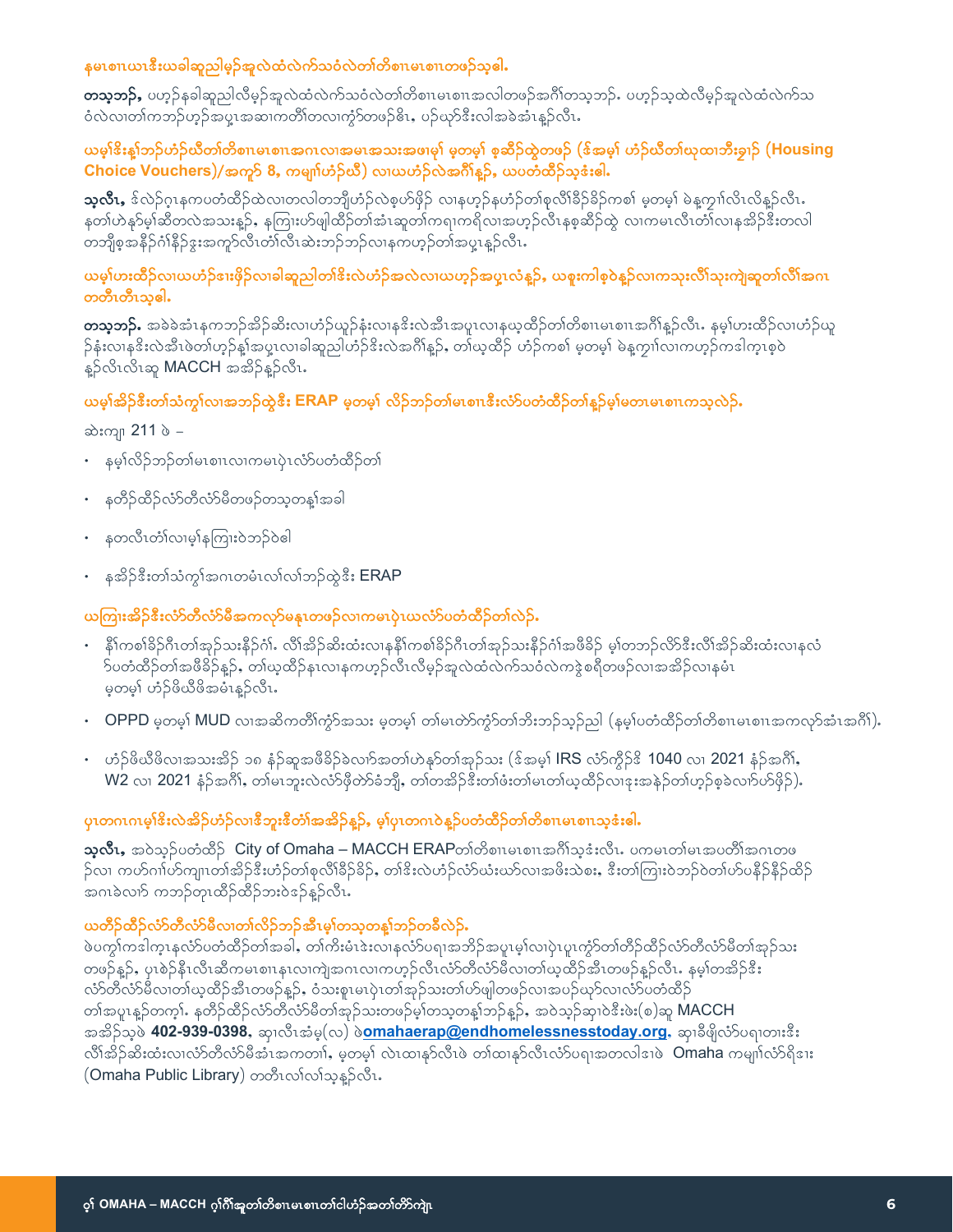# ယမ္န္ကုတအိုဉ်စီးအံမ္နွ(လ္)ဘဉ်တခ်ီလဲဉ်.

ဝံသးစူၤဒုးအိဉ်ထိဉ်အံမှ(လ) ဒ်သိႏနဒိႏန္1ဘဉ်တၢ်ဂူါတ၊်ကျိၤအသိတဘျိယီဘဉ်ယးဒီး နှလံာ်ပတံထိဉ်တ၊်အပတိၢ်ကသူ ဒီးနနှာ်လီၤကွ၊်နှလံာ်ပ တံထိဉ်ကသူထိဘိဖဲအိဉ်လ၊ပဖီးထ၊ဉ်အတိၢ်ပူ၊နူဉ်လီး. နဒုးအိဉ်အံမှ(လ) နီး Gmail, Yahoo, Outlook, အဂၤတဖဉ်သူနူဉ်လီး. နဒုးအိဉ်ထိဉ်အံမှ(လ)မ့္ပ်တသူဘဉ်နူဉ်ႇ ပပုၤစဲဉ်နိၤလီၤဆီတဖဉ်ကမၤသကိႏတၤ်ဒီးနၤလ၊ ကျဲအဂၤလၢကဟူဉ်လီၤပုၤဒီးတၢ်ဂ့္ပ်တ္ကြူ၊ ဒ်အမှ္ပါတါကိုးလီတဲစိႇ တါဆု၊လံာ်တီလံာ်မီအတါဂီၤတဖဉ်ႇ တါဆု၊လံာ်ပရၢတါဂူါတါကျိုႇ အဂၤတဖဉ်နှဉ်လီၤႇ ဝံသးစူၤဟ်သူဉ်ဟ်သးလၢနမ္နါ တအိဉ်ဒီးအံမှ(လ)ဘဉ်နဉ်, တါမၤအကျိၤအကျဲအံၤကယံာ်ဝဲဒဉ်နဉ်လီၤ.

# ယမ္န္ပါတအိဉ်ဒီးအ့ထျဉ်နဲး, ခ်ီဉ်ဖျထျဉ်, မ့တမ္န၊် ချူးစိၤလီတဲစိ လၢကမၤပုံၤလံာ်ပတံထိဉ်တ၊်တခီလဲဉ်.

လဲၤဆူတၤ်လိၤ်တၤ်ကျဲလၤအိဉ်ဒီး တၤ်နှာ်လီၤစူးကါအူထၢဉ်နဲးလၤအကလီ ဒီး/မူတမှၤ် ခိဉ်ဖျထၤဉ် ဒ်အမူၤ်ကမျπ်လံာ်ရိဒၤးနူဉ်တက္ၤ် နမူၤ်တအိဉ်ဒီး ကျဲနီတဘိလ၊ကမၤပုံၤလံာ်ပတံထိဉ်တၢ်လ၊အ့ထ၊ဉ်နဲးအဖီခိဉ်ဘဉ်နှဉ်, နမၤပုံၤလံာ်ပတံထိဉ်တၢ်အခိဉ်ထံးအကှာ်တဖဉ် လ၊လီတဲစိအဖီခိဉ် ခီဖျိကိႏ 211 တက္). အိဉ်ဒီးလံာ်ကွိဉ်ဒိတနီၤလၢနကဘဉ်ဆဲးလီၤမံၤႇ ဒီးတၢ်သ့ဉ်တဖဉ်အံၤတၢ်ဆု၊လီၤန္န၊်န၊ခီဖျိလံာ်တားကသူ မှတမှ၊် တၢ်သူဉ်တဖဉ်အံၤ တါမၤန္၊်အီၤဖဲဘူးဒီးတ၊်ထၢနုၥ်လီၤလံာပရၢတလါဒၤလ၊တ၊်သိးတံ၊်အီၤတဖဉ် ဖဲ Omaha ကမျ၊ၢ်လံာ်ရိဒၢးသစ္၊်ကီးနဉ်လီၤ

# ပုံးအဂၤတဂၤမ့္ပ်မၤစၢၤယၤလၢယကမၤပုံၤယလံာ်ပတံထိဉ်တ္ပ်န္၌ မ့္ပ်ကသူကီးဓါ.

**သူလီၤ,** နမ့္ပ်က္ဆိဉ်ဒီးတံၤသကိႏ မူတမူ် ဟံဉ်ဖိယီဖိ, တ၊ဂူ၊်ပုၤမၤတၢ်ဖိ, မူတမူ၊် ပုၤအဂၤတဂၤဂၤလၢနသူဉ်ညါလၢအမၤစၢၤနၤလၢကမၤပုံၤလံာပတံထိဉ် တါ မှတမှါ မၤပုဲၤန္1်တါအံၤလၢနခၢဉ်စးန္ဥ်ာလီၤႉ တါလိၢိကအိဉ်လ၊လံာပတံထိဉ်တါအပူၤလ၊အဝဲသူဉ်အဂိၢိ လ၊ကထ၊နုာ်အဝဲသူဉ်အတၢ်ဆဲး ကျ၊တၢ်ဂ့ၢ်တ၊်ကျိၤ ဒီးနတၢ်ဆဲးကျိးတ၊်ဂ့ၢ်တ၊်ကျိၤဖဲပမ့ၢ်အိဉ်ဒီးတ၊်သံကွ၊်တဖဉ်အခါနူဉ်လီၤ

# ယမ္န၊်မၤစၢၤပုၤတဂၤဂၤလၢကမၤပုံၤအဝဲသူဉ်အလံာ်ပတံထိဉ်တၢ်ဖဲးကဲးဘိဉ်နူဉ်, အဝဲသူဉ်ကဆဲးလီၤမံၤလၢတၢ်အုဉ်သးဒီးတၢ်ဟုဉ်စိဟုဉ်ကမီၤတၢ်ဟ်ဖျါ အဂ်ိဳးစ်လဲဉ်.

နမ့္ပ်မၤစၢၤပုၤတဂၤဂၤလၢကမၤပုဲၤလံာ်ပတံထိဉ်တၢ်ဖဲးကဲးဘိဉ် ဒီးအဝဲသ့ဉ်အနိၤ်ကစၢ်ဒဉ်ဝဲဆဲးလီၤမံၤလ၊တၢ်ကဲထံဖိကိၢ်ဖိတၢ်အှဉ်သး မှတမ့္ပ် တ၊် အုဉ်သးတၢ်ဟ်ဖျါလ၊အံ့ဉ်လဲးထြိန်းအကျိၤအကျဲတကပၤလ၊ တၢ်ယ္ထိုိာစ္စတ၊်မၤစၢၤအဖီခိဉ်မ္၊်တသ္စာာဉ်န္ဉ်, နဆု၊ထီဉ်လံာ်ကိုဉ်ဒိသုဒံး ၀ဲနဉ်နည်လီး အလိၢ်ခံ, ပုၢစဉ်နီးလီးဆီကဆဲးကျပုၤတဂၤ၀ဲန္ဉာ် ဒီးဆု၊ပုာ်ဘူးစဲဆူလံာ်ကွိဉ်နိလၤကမၤန္၊်တ၊်ဆဲးလီးမံၤ မူတမ္၊် နဲဉ်အ၀ဲသူဉ်ဆူ Omaha ကမျာ်လံာ်ရိုဒူးလ၊ကဆဲးလီၤမံၤလ၊လံာ်ကွိဉ်ဒိအင်္ဂါန္ဥာ်တက့ါ. လံာ်တီလံာ်မိတဖဉ်အံၤစ့ါကီးတါမၤန္နါအီၤသ့ဖဲ Omaha ကမျက်လံာ်ရိုဒၢးတတိၤလၢ်လျသူနဉ်လီၤ.

# မ္န္ဂါယလိုဉ်ထဲယဟံဉ်ကစ္ဂါ မူတမ္န္ကို မဲန္ၾက္လ္ကုလ၊ ယပတ္ထံထိဉ် City of Omaha – MACCH ERAP အင်္ဂါေ

လိ**်ုလီၤ**, ဖဲန္ဥ်အိ့ဉ်ထဲလံာ်ပတံထိဉ်တၢ်တခါလ၊လိၢ်အိ့ဉ်ဆိးထံးတခါစုာ်စုာ်အဂိၢ် အယိဝံသးစူၤတဲဘဉ်အဝဲသူဉ်လ၊နပတံထိဉ်နူဉ်တကူး် ဒ်တါအံၤမ္ါဝဲနလံာ်ပတံထိဉ်တါအကူာ်အသိး, နကလိဉ်ဟူဉ်လီၤပုၤဒီးလီတဲစိနိဉ်ဂံ၊် ဒီးအံမှ(လ) လၢအလီၤတံ၊်လီၤဆဲးလၢနဟံဉ်ကစၢ် မှတမှါ မဲနူကွn်အဂိၢိန္ဉ်လီၤႉ ဖဲနမၤပုံၤနလံာ်ပတံထိဉ်တ၊်အခိဉ်ထံးအကူာ်ဝံၤအလိၢ်ခံႇ အံမှ(လ) ကမၤဒဉ်အတၢ်ဒီးဆု၊လီၤဆူ နဟံဉ်ကစၢ် မူတမှ၊် မဲနူကွn် အအိဉ်နဉ်လီၤႉ အဝဲသွဉ်ကအိဉ်ဒီးတၢ်ဂွါတၢ်ကျိၤအဂၤလၢကဟွဉ်လီၤအသးလၢလံာ်ပတံထိဉ်တၢ်အပူၤလီၤႉ တၢ်တကွၢ်ထံဆိကမိဉ်လံာ်ပတံ ထိဉ်တါအံၤလၢပုံၤတုၤလၢပုၤဒိးလဲဟံဉ်ဒီးဟံဉ်ကစါ မူတမူ၊် မဲနူကျ၊်ခံခီယ၊်ဘးလ၊ာ် မၤပုံၤအသနၢဉ်တဖဉ်တစုဘဉ်နူဉ်လီၤ. ဟံဉ်တ၊်စုလီ၊်ခီဉ် ခိဉ်ကစါ မှတမှါ မဲန့ကွၢါကိႈ 211 လ၊ကဟ်ဂၢါဟ်ကျ၊ၤလ၊နမၤပုံၤလံာ်ပတံထိဉ်တါသစ္စါကီးနဉ်လီၤ

# တ၊်လိဉ်ဘဉ်လံာ်တီလံာ်မီမနုၤတကလုာ် လၢဟံဉ်ကစ၊် မှတမှ၊် မဲနူကှၢါအအိဉ်လဲဉ်.

တါကလိဉ်ဘဉ်နၤလၢနကဒုးအိဉ်ထိဉ် ပုၤဆါတၢိနိၢ်ကစါတါဂုါတါကျိၤတဘျိလ၊ အကပဉ်ယှာ်ဒီးနပနံာ်တါကၤတါဖံးတါမၤအမံၤဖိးသဲစး, လိၢိအိဉ်ဆိး ထံး, တါဆု၊ကျိဉ်စ့လိၤ်အိဉ်ဆိးထံး, ပနံ့ဝ်တါကၤတါဖံးတါမၤအကလု9်, တါကဲဟံဉ်ကစါတါအုဉ်သး, ဒီးတါလိဉ်ဘဉ် W-9 တါဂုါတါကျိၤ လ၊တၢ်ဟ်ဖျါထိဉ်တၢ်ခိတၢ်သွဲတၢ်ပညိဉ်တဖဉ်အဂိၢိန္ဉာလီၤ. နနးအိဉ်ထိဉ်နပုၤဆါတၢ်နိၢ်ကစၢ်တၢ်ဂုၢ်တၢ်ကျိၤတဘျိလ၊်လ၊်ဖ<mark>ဲ macchconnect.org,</mark> ခီဖျိလူၤပိ>်ထွဲတၤ်နဉ်ကျဲတဖဉ်လၢဟံဉ်ကစၢ် မှတမ့ၢ် မဲနူကှၢၤ်တဖဉ်အဂိၢ်သွန္ ဉ်လီၤ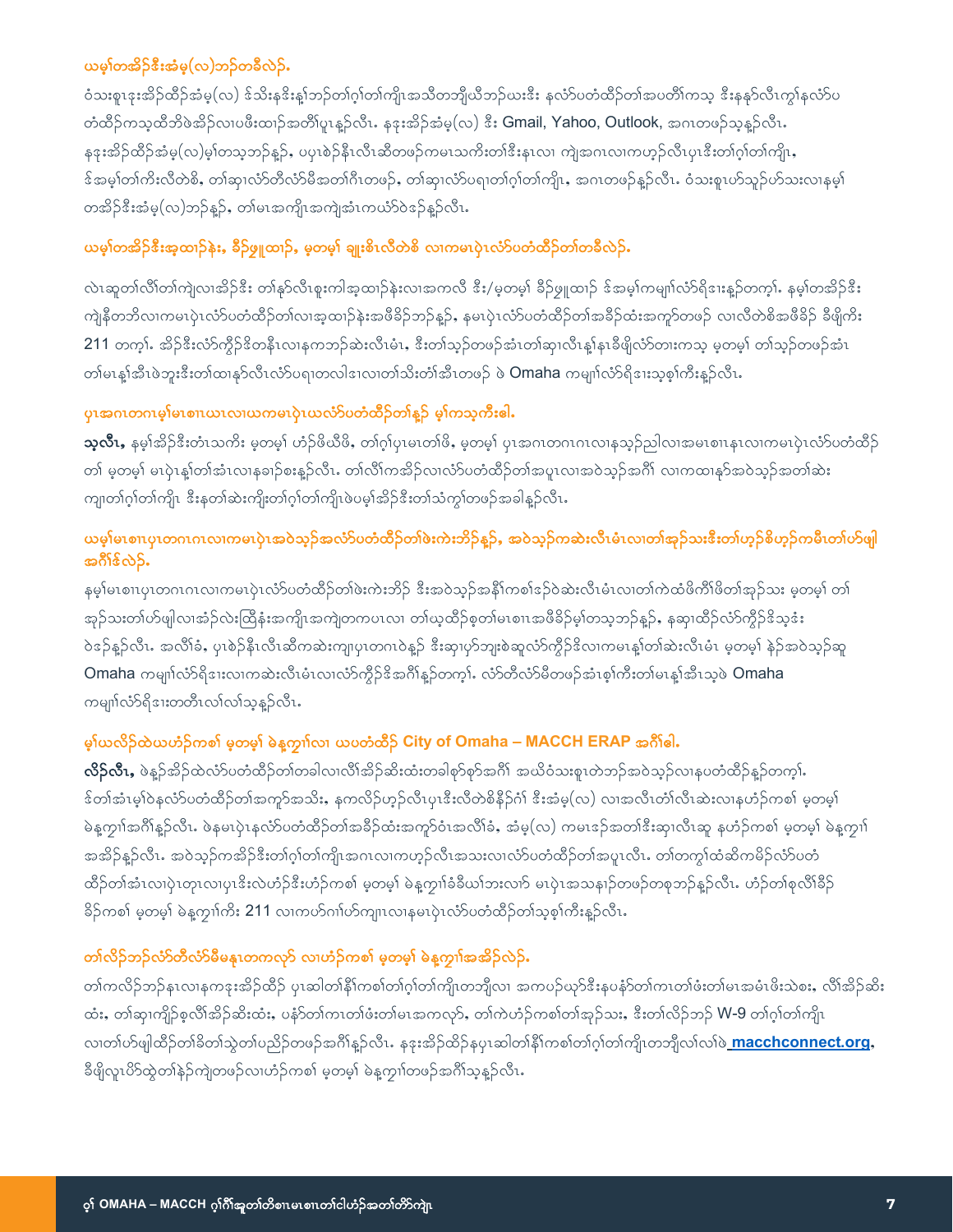#### မှု၊်ယဟံဉ်ကစၢ် မှုတမှု၊် မဲနု့ကျာ် ပတံထိဉ်လာယခၢဉ်စးသူဓါ.

သူလီး, ဟံဉ်ကစ္ပါတဖဉ် မှတမှု၊ မဲနုက္ခု၊တဖဉ် ဆဲးလီးမံၤလ၊လံာပတံထိဉ်တ၊်အင်္ဂါလ၊ အဝဲသူဉ်အပုၤဒိးလဲဟံဉ်အခၢဉ်စးသူနဉ်လီး န်လဲဉ်ဂူး, တၢ်ကလိဉ်ဘဉ်အဝဲသူဉ်လ၊ကမၤန္န၊်နတ၊်ဆဲးလီၤမံၤလ၊တ၊်ဟုဉ်လံာ်ပျဲခွဲးလံာ်ကွိဉ်နိအဖိခိဉ် တချုးလ၊နမၤတ၊်အံၤန္ဉာလီၤႉတ၊်တ လိဉ်ဘဉ်လ၊နကဆဲးလီၤမံၤလ၊လံာ်တီလံာ်မီဘဉ်နဉ်လီၤႉ ဝံသးစူၤသ္ဉ်နီဉ်ထီဉ်လ၊ လံာ်ပတံထီဉ်တ၊်တဘ္ဉ်လ၊လီၤ်အိဉ်ဆိးထံးတခါစုာ်စုာ်၆ၤ အယိနမ္န္ကစ္၊ထိဉ်လံလံာပတံထိဉ်တ္နန္နာ်, ၀ံသႏစူးတဲဘဉ်နဟံဉ်ကစ္ပါ မူတမ္နါ မဲန္ၾကူးန္ဥတက္နႈ. နယ္နထိဉ်လံာက္ရီဉ်ဒိအကွဲႏဒိ မူတမ္န မဲနူကျပ်နဆဲးလီးမံးဝံးအလိုးခံသူနဉ်လီး. ဖဲအဝဲသွဉ်မၤပုံးတ၊်အကွာ်လ၊အဝဲသွဉ်ဘဉ်မၤပုံးဝံးအလိုးခံ, တ၊်ကဘိးဘဉ်သွဉ်ညါနး, လီၤဆီဒဉ်တါလ၊အံမှ(လ), လံာ်ပတံထိဉ်တါလ၊ဘဉ်တါဆဲးလီၤမံၤလ၊နဟံဉ်ကစါ မှတမှါ မဲန့က္ခၢါန္ဥာလီၤ. နကလိဉ်မၤပုဲၤလံာ်ပတံ ထိဉ်တၢ်အကူာ်လၢနုကဘဉ်မၤပုံၤအီၤ ဒီးဟူဉ်လီၤတ၊်ဟ်ဂၢၢ်ဟ်ကျၤလံာ်တိလံာ်မိတဖဉ် တချုးတ၊်အၢဉ်လီၤအုဉ်ကီၤန္ဉာ်လီၤ

# တၢ်စုလိၢိခဵဉ်ခိဉ်ကစၢ် မှတမှၤ် မဲနူကွၢါဃုကွၢ်တၢ်ပျဲခွဲးလံာ်ကွဵဉ်ဒိလ၊ ကဆဲးလီၤမံၤလ၊လံာပတံထိဉ်တၢ်လၢအဝဲသူဉ်အပုၤဒိးလဲဟံဉ်အခၢဉ်စး ကသ့လၢတၢ်လိၢ်ဖဲလဲဉ်.

တါထုးလီၤဟံးန္1့်တာ်ဟူဉ်ပျဲခွဲးလံာ်ကွိဉ်ဒိသူလၢပၦာ်ယဲၤသန္**, <u>macchconnect.org</u> သူန္**ဉ်လီၤ. ဝံသးစူၤဟံးဃာ်လံာ်ကွိဉ်ဒိလၢတာ်မၤ ပုံၤအီၤဝံၤလံအကွဲးဒိလၢနတၢ်မၤနိဉ်မၤယါန္ဥတက္မ္ပါ. တၢဴကလိဉ်ဘဉ်နၤလၢနကဟ်ထိဉ်လံာ်တီလံာ်မီဝဲန္ဥလၢနလံာ်ပတံထိဉ်တၢ်အကူာ်အပူၤ လ၊ကရဲဉ်ကျဲ၊မၤတၢ်လ၊ပုၤဒိးလဲဟံဉ်အခၢဉ်စးနဉ်လီၤ.

ပုၤဖိးလဲအိဉ်ဟံဉ်မှု၊်ဟးထိဉ်ကွံာ်လ၊တ၊်ဂူ၊်တမံၤမံၤအယိ ဖီးတ၊်တိာ်ကျဲ၊ဟူဉ်ဟံဉ်လဲအပူၤလ၊ခါဆူညါအဂိၢိဝံၤလံန္ဉာမှု၊်တ၊်မနုၤကမၤအသးလဲဉ်. ဟံဉ်ကစါ မှတမ့ါ် မဲနူကွၢါကဘဉ်အ၊ဉ်လီၤလ၊ ကပျဲပုၤဒိးလဲအိဉ်ဟံဉ်လ၊ကအိဉ်လ၊ဟံဉ်တၢ်စုလိၢ်ခိဉ်ခိဉ်အပူၤ လ၊တ၊်ဟူဉ်ဆိဟံဉ်လဲအကတိ၊် တကတိၢိအဂိၢိန္ဥ်လိၤႉ ပုၤဒိးလဲအိဥ်ဟံဥိမ္၊်ဟးထိဥ်လ၊ယူဥ်နံးဖဲတ၊်ဆ၊ကတိ၊်လ၊တ၊်ဟူဥ်ဆိန္၊်ဟံဥ်လဲအကတိ၊်အဂိၢ်ႇ လ၊တ၊်ဂ္ဂါတမံၤ လါလါအဂိါန္ဉာ်, ဟံဉ်ကစါ မ့တမ့ါ မဲန့ကၠၢါကဟ္ဉာ်ဟ္ဥာ်ကဒါက္ၤတါတိာ်ကျဲၤလ၊တါဆ၊ကတိၢ်အိဉ်တ့ါလ၊တါဟ္ဥာဆိန္၊်တါအပူၤအဂိါန္ဥာလီၤ ခဲ့းဟုဉ်စုနဉ်တာ်ကြားဟုဉ်လီၤအီၤဆူ – မှ**ဉ်ထြိဉ်တၢ်ကွၤ်ထွဲလိၤ်ကဝီၤလၤပုၤလၤဟံဉ်ယီတအိဉ်အင်္ဂါ (Metro Area Continuum of** Care for the Homeless) ဒီးပုၤဒိးလဲအိဉ်ဟံဉ်အမံၤလ၊အိဉ်လ၊တ၊်ကွဲးနိဉ်ကွဲးဃါအပူၤ, ဒီးဆု၊အီၤဆူ –

#### ဆူ – City of Omaha – MACCH ERAP

Metro Area Continuum of Care for the Homeless 6001 Dodge Street, Suite 117, Omaha, NE, 68182

(မ့္ပ်လ္၊ MACCH ပုၤမၤတ္ပါဖိတဖဉ်မၤတ္ပါလ္၊တ္ပါဒ္ ဉ်စ္၊ၤယံၤခဲလ္မွာအသိႇ ပတ္စတ္ပါလိုတ္ပါဘူးတ္ပါလဲလ္၊တ္ပါဟဲဟ္ဥတီးဖဲလို၊အိဉ်ဆိုး ထံးအံၤဘဉ်နဉ်လိၤ. တၢ်အံၤမ့ၢ်ထဲစဉ်လ၊တ၊်ဆု၊လံာ်ပရ၊လိၢ်အိဉ်ဆိးထံးမိၤန္နဉ်လီၤ.)

# ယမ္နုန္းန္)သဉ္စစ္စတ္ပုံမႈစ္႐ႈန္မွန္မႈလွွည္ေသးထခ်ဳွဟင္မွာ

ပုၤနီးလဲအိဉ်ဟံဉ် မှတမွှ၊် ဟံဉ်ကစ္စ၊် မှတမွှ၊် မဲန့ကွၢ၊် မွှါနိုးနှု၊်ဘဉ်စွတျ်မၤစၢၤလ၊ဟံဉ်လဲအဂို၊်လ၊ တ၊်ဟွဉ်အပူၤခီဖျို တ၊်တိစၢၤမၤစၢၤစ့ တိာ်ဟ်လီၤဆီ မဲ့တမ္န၊် ဟဉ်ယီစုဆိုဉ်ထွဲလ၊တၢ်ဂ္ဂါတမံၤလ၊်လ၊်အဂိၢ်န္ဉ်, စုလ၊တ၊်ဟွဉ်လီၤအီၤခီဖျိ City of Omaha – MACCH ERAP တ၊်တိာ်ကျဲ၊ နဉ်တ၊်ကဘဉ်ဟွဉ်ကဒါက္မ၊ အီးနဉ်လီး.

ခဲ့းဟ့ဉ်စ့နဥ်တာ်ကြားဟ့ဉ်လီၤအီၤဆူ – မှဉ်ထြိဉ်တာ်ကွ $\mathsf{f}$ ထွဲလီၢ်ကဝီၤလၢပုၤလၢဟံဉ်ဃီတအိဉ်အဂီ၊် (Metro Area Continuum of Care for the Homeless) စီးပုၤဖိးလဲအိဉ်ဟံဉ်အမံၤလ၊အိဉ်လ၊တ၊်ကွဲးနီဉ်ကွဲးဃါအပူၤႇ ဖီးဆု၊အီၤဆူ –

#### ಞ - City of Omaha - MACCH ERAP

Metro Area Continuum of Care for the Homeless 6001 Dodge Street, Suite 117, Omaha, NE, 68182

(မ့္ပ်လ၊ MACCH ပုၤမၤတ္ပါဖိတဖဉ်မၤတ္ပါလ၊တၢဴဒ့ဉ်စၢၤယံၤခဲလျာ်အယိႇ ပတတူ၊်လိာတ္ပါဘူးတ၊်လဲလ၊တ၊်ဟဲဟ္ဥာ်အီၤဖဲလိ၊်အိဉ်ဆိႏ ထံးအံၤဘဉ်န္ဉ်လိၤ. တါအံၤမ္န္ပါထဲစဉ်လ၊တါဆု၊လံာ်ပရၢလိၢ်အိဉ်ဆိးထံးမိၤန္ဉ်လီၤ.)